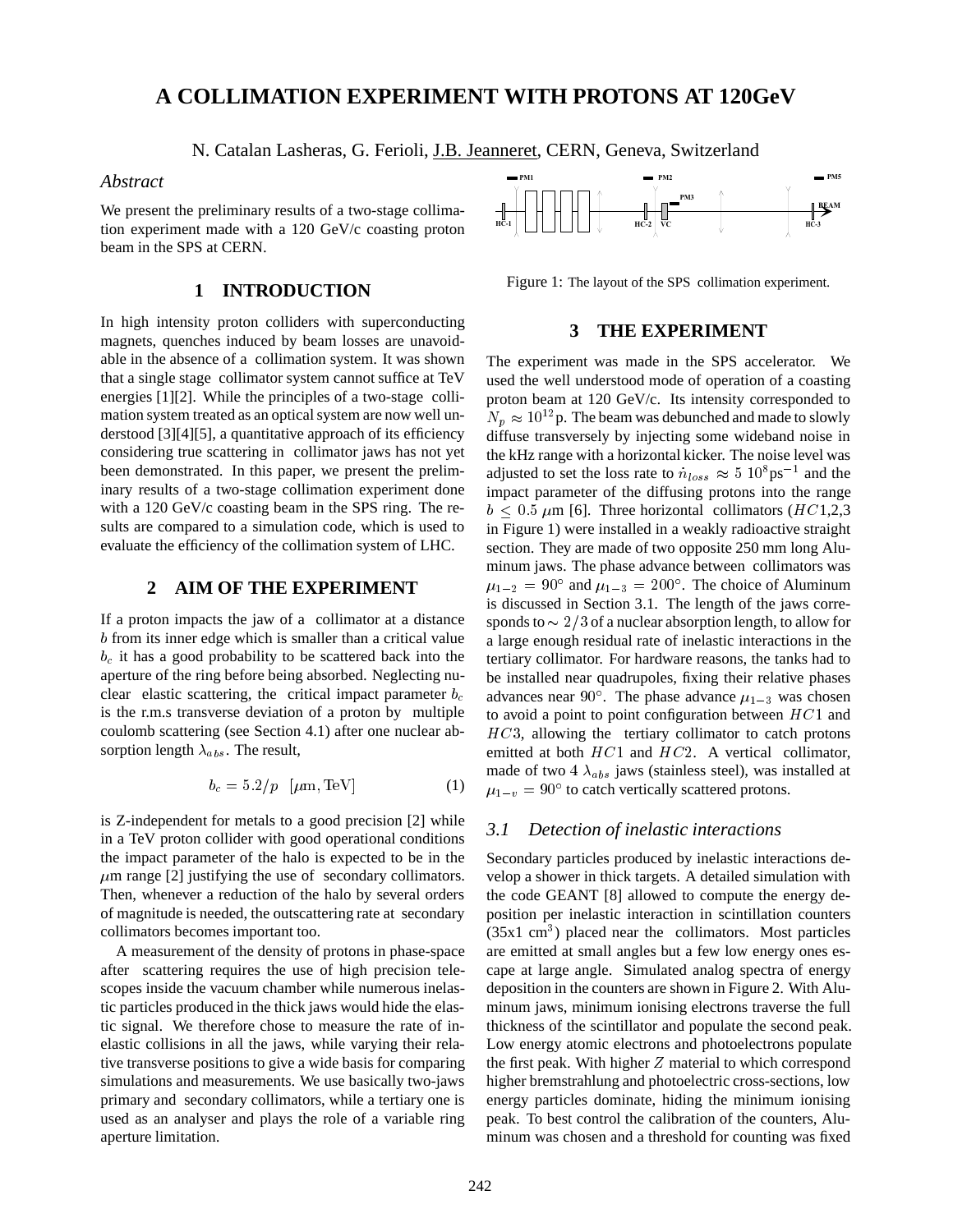

Figure 2: The analog spectrum of the scintillators as simulated with GEANT with a jaw made of aluminum (left) and of stainless steel (right). A reliable and stable counting rate can only be expected in the case of aluminum. The black area is above the gate of the readout electronics.

near the lower edge of the second peak. To avoid the saturation of the readout electronics of the photomultipliers, limited to  $\sim$ 3 MHz while  $\dot{n}_{loss} \sim 1$  GHz, the counters were placed 90 cm above the beam line and at  $\Delta s = 65$  cm downstream of the centre of the collimator where the rate exhibits a broad maximum with  $\Delta s$ . The counters are almost insensitive to a position error and the simulated yield is  $Y_{pm} \approx 3 \ 10^{-3}$  (Aluminum jaws), with a maximum rate in operation  $\dot{n}_{pm} = Y_{pm} \dot{n}_{loss} \approx 1.5 \, 10^6$  counts s<sup>-1</sup>. The counters were calibrated in a high energy muon beam of the SPS where we fixed the trigger threshold of each counter by building a 'plateau curve'.

#### *3.2 Data taking*

The transverse position  $n_i$  of the jaws is given in normalised or r.m.s. beam units  $\sigma = (\varepsilon \beta)^{1/2}$  assuming a normalised emmitance  $\varepsilon_o = 15 \mu m$ . We use the notation  $n_{1,2,3,v}$  for the primary, secondary, tertiary and vertical collimators. The nominal positions are  $n_1 = 6$ ,  $n_2 = 7$ ,  $n_3 = 9$  and  $n_v = 8$ . At the horizontal collimators  $\Delta n_i = 1$  is equivalent to  $\sigma_x = 1.6$  mm with  $\beta_h = 21.5$  m. We recorded the rates of the four counters, varying  $n_2$  (secondary retraction) by steps  $\delta n = 0.5$  in the range  $n \in [6, 12]$ . Then we varied  $n_3$  (tertiary retraction) in the range  $n \in [7, 13]$  with  $n_2 = 7$ .

Our data were recorded with the COLMON system [7]. It allows to accumulate counts of the photomultipliers during an ajustable time window repeatedly along the 14 seconds of the main cycle of the SPS. We fixed the time window to  $dt = 4 \cdot 10^{-2}$  s to be able to detect unwanted fast fluctuations of the losses during a measurement. The data were displayed on-line and stored for off-line analysis.

The origin of the  $n_i$  scales is found at every collimator by removing all the other jaws except one. Then, its opposite jaw is pushed towards the beam by small steps, until a spike of losses indicates that it is more inside the aperture than the fixed one. The closed orbit  $CO$  at the collimator is then the average of the two positions. We estimate the

error to  $\sigma(CO) \approx 0.2$  mm.

### **4 SIMULATION OF THE EXPERIMENT**

The simulation of the experiment is made with our K2 code and GEANT. In the main loop of the code, we start tracking a proton of initial amplitude  $A < n_1$  and random betatronic phases with a one-turn linear matrix, to which an average increase of horizontal amplitude is applied at each turn which corresponds to the kicker noise (Section 3). When a collimator is touched, detailed tracking of elastic scattering is done (Section 4.1). Then the proton is tracked by linear matrices between collimators. Whenever an inelastic interaction occurs, the tracking is stopped and the coordinates of the proton stored for later simulation of their detection (Section 3.1). At the end of the cleaning section, an amplitude analysis allows to know if the proton will be lost at the aperture limitation of the ring. Then the tracking is stopped or a turn is closed and the tracking continues if the particle was not absorbed. We ran K2 and GEANT for every set of  $n_i$  positions. Many small effects on the data are taken into account including the variation of the GEANT yields  $Y_{pm}$  with the distance between two opposite jaws or with the impact parameter distribution changing with different relative retractions.

#### *4.1 Elastic scattering processes*

We only briefly review the scattering processes treated in K2. An extended discussion will appear later [11].

**Coulomb and multiple coulomb scattering** The differential cross-section of Coulomb scattering is  $d\sigma_c/dt =$ 2.61  $10^{-4}Z^2G(t)/t^2$  with  $G(t) = \exp(-0.86R^2t)$  the electromagnetic form factor of the nucleus,  $t = (p\theta)^2$  the momentum transfer,  $\theta$  the polar angle of diffusion and R the nuclear radius. At small  $t$  the cross-section diverges, with a resulting finite effect which can be treated as a diffusion process, called multiple Coulomb, or Moliere scattering [9]. The r.m.s. of the projected angle  $\theta$  and of the transverse offset  $\Delta$  after the traversal of a length s through a material of radiation length  $L_R$  are given by (with units m and TeV/c)

$$
\theta_o(s) = \frac{13.6 \, 10^{-6}}{p} \left(\frac{s}{L_R}\right)^{1/2} , \ \Delta_o(s) = \frac{\theta_{mcs}^o s}{\sqrt{3}}. \tag{2}
$$

Arbitrary large s steps can be made without biasing the results by using the correlation factor  $\rho_{\theta \Delta} = \sqrt{3}/2$ . Both distributions  $dN/d\theta$  and  $dN/d\Delta$  are Gaussian up to  $\approx 3\sigma$ . Beyond, Coulomb scattering proper takes over. The special treatment of multiple coulomb scattering near the edge of a jaw will be found in [11].

**Nuclear elastic scattering** Nuclear elastic processes are point-like interactions described by an optical model. The angular distribution of the scattered protons is Gaussian to a good precision. Its standard deviation is related to